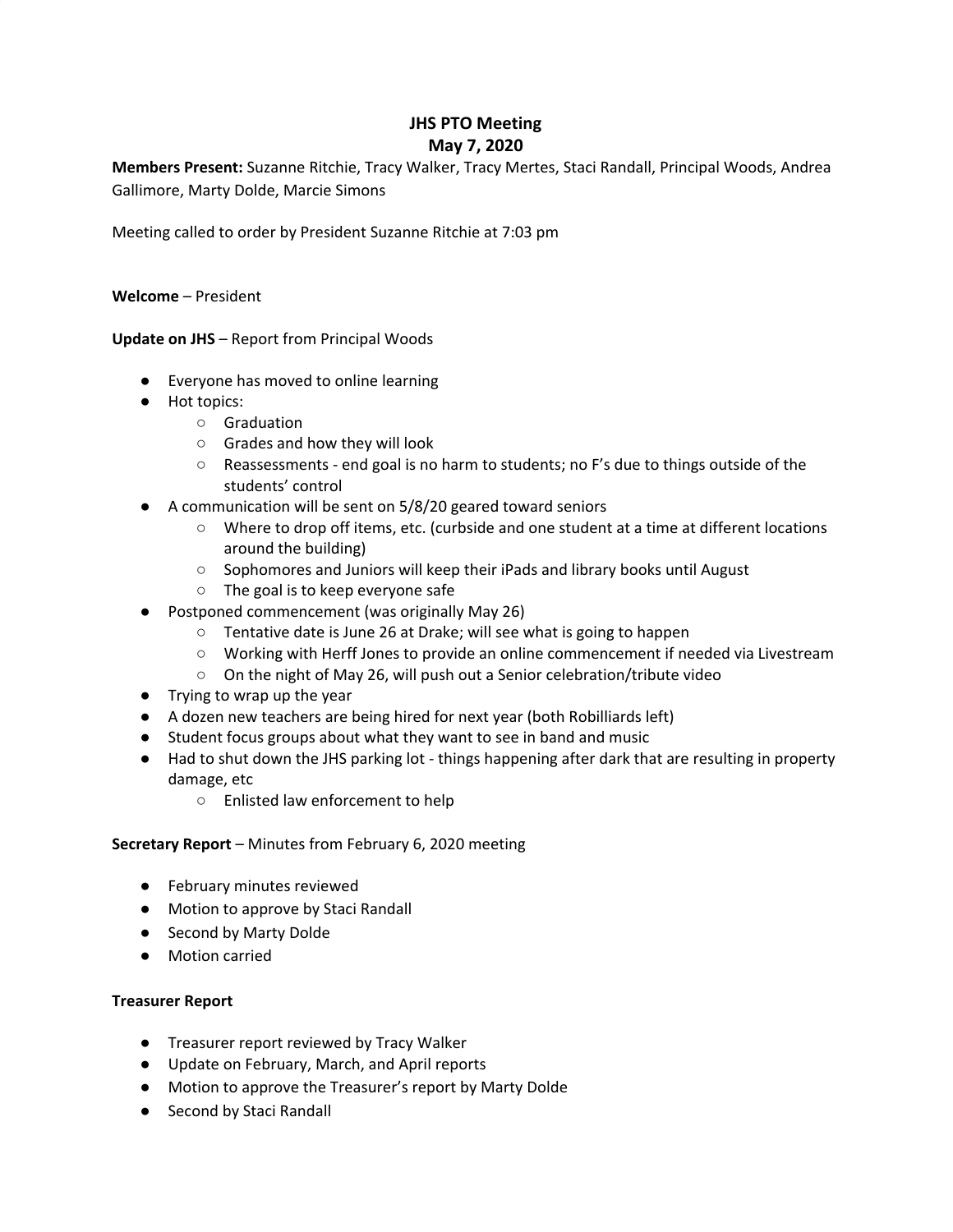● Motion carried

# **Old Business/ Committee Reports**

- **●** Staff Appreciation Report February and March Mailbox Treats Tracy Mertes
	- o February: Your job is a work of "heart!" Happy Valentine's Day!
	- o March: It's O-fish-ally Spring Break! Enjoy! (Goldfish crackers)
- **●** Spring Conference Meal/Treat Trolley Andrea Gallimore
	- o Went smoothly
	- o Some food was left over
	- $\circ$  Andrea contacted food services about individually wrapped meals for next year
- **●** Staff Appreciation Week Revised Suzanne Ritchie
	- o Messages with graphics for teachers on Facebook and emailed to the teachers
- **●** PTO Apparel Sales Report, Senior Sale Suzanne Ritchie
	- o Spring sale made \$1,392.09 (second highest sales)
	- $\circ$  \$5,834.43 total sales for the district
	- o Approved to do shorts and will roll out something for seniors and the other kids
	- o Chelsea is still looking for a replacement
- **●** PTO Website and Facebook page Staci Randall
	- o Still up to date and the feed is running

# **New Business**

- Discuss Carryover Funds to 2020-21 school year
	- Will carry over money for kiln supplies
	- Will carry over principal discretionary funds and staff appreciation funds
	- Will carry over to budget next fall and will vote on new budget in the fall
	- $\circ$  If there is a need before the next school year, we will have the money to use it
		- Note: next year's staff dinners may be more next year if boxed and due to the state of restaurants
- Officer Elections
	- Slate of Nominees
		- President Staci Randall
		- Vice President Andrea Gallimore
		- Secretary Tracy Mertes
		- Treasurer Tracy Walker
	- Motion to approve the Slate of Nominees: Marty Dolde
	- Second: Staci Randall
	- Motion carried
	- Questions for Mr. Woods
		- What is the return to learning plan?
			- World language will pick up where it left off; unique courses have more difficulty since there may not be a logical sequence for the next level of the course
			- Not sure what school will look like in the fall; a lot of challenges ahead of us; have a solid online platform; if online is needed next year, online will be required; this experience is helping prepare for that
			- State hasn't provided direction yet